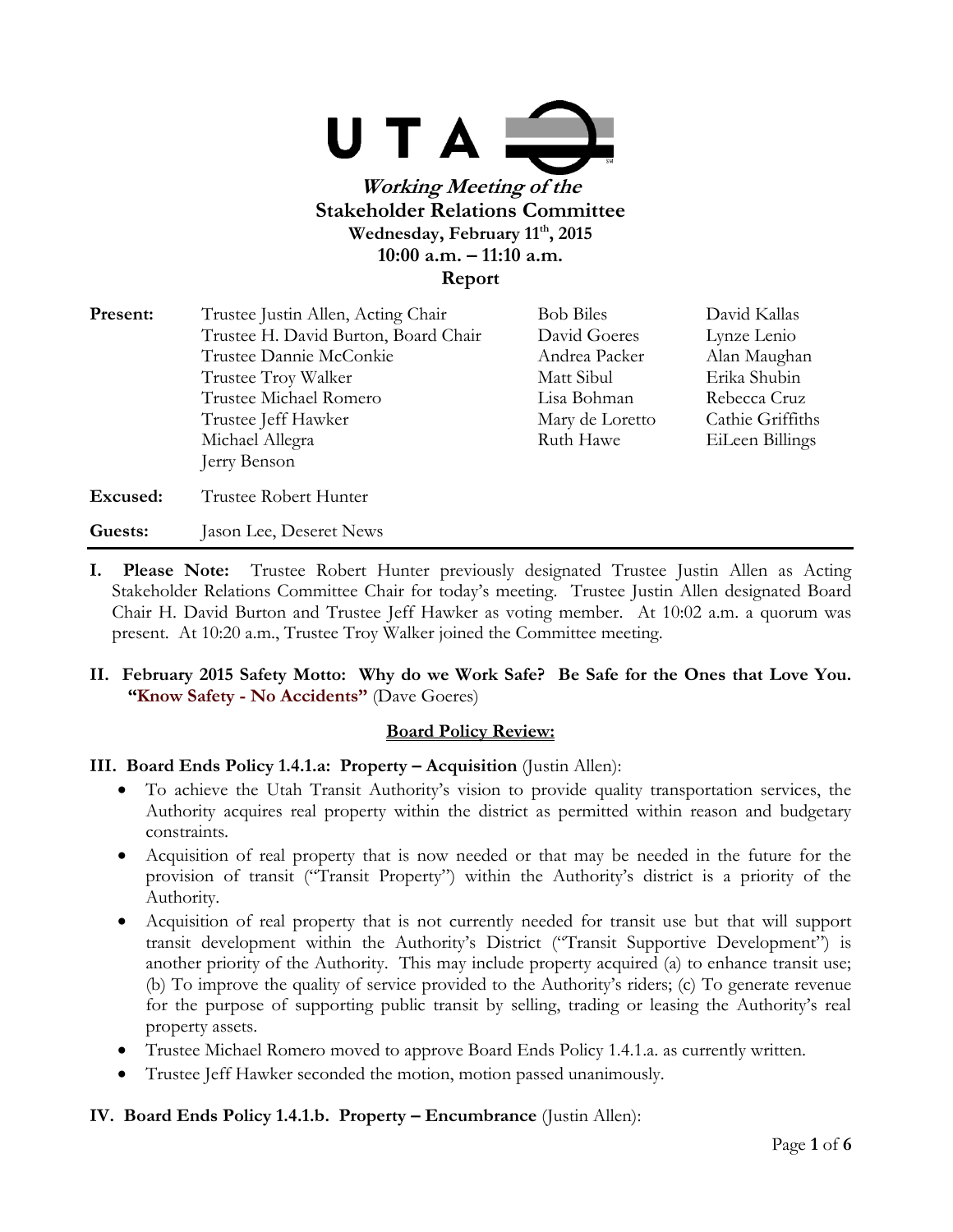- To achieve the Utah Transit Authority's vision to provide quality transportation services, the Authority discourages any encumbrance on, across or along railroad right-of-way property if such encumbrance would tend to limit, proscribe or interfere with the present or future uses of the railroad right-of-way property by the Authority in a safe manner for transportation purposes.
- Trustee Dannie McConkie moved to approve Board Ends Policy 1.4.1.b as currently written.
- Trustee Michael Romero seconded the motion, motion passed unanimously.

### **V. Board Ends Policy 1.3.4 – Quality Transportation Services** (Justin Allen) -

- Utah Transit Authority provides high quality, **convenient** transportation services and facilities; including fixed route bus, light rail, regional commuter rail, van pools, paratransit, ridesharing, **streetcar, bus rapid transit**, bicycle and pedestrian transportation accessibility. By following best management practices, UTA delivers transportation services that:
	- 1. Enable increased social interactions among citizens
	- 1. Provide environmental benefits to the region and its communities
	- 2. Are safe and efficient
	- 3. Address the needs of the region's persons with disabilities
	- 4. **Facilitate basic mobility transportation solutions and access for citizens along the Wasatch Front.**
- *Please Note*: This policy was reviewed during the January 14<sup>th</sup>, 2015 Stakeholder Relations Committee. For verification that this policy is in alignment with UTA's Mission Statement and Vision, it was the decision of the Committee to bring it back for further discussion during the February 11<sup>th</sup>, 2015 meeting. As requested, Andrea Packer provided a copy of UTA's Mission and Vision statements.
- Trustee Troy Walker moved to forward Board Ends Policy 1.3.4, with the revisions stated above, to the Executive Committee for recommendation to forward to the full Board for approval.
- Trustee Michael Romero seconded the motion, motion passed unanimously.

#### **VI. Executive Limitations Policy 2.2.2 – Property** (Justin Allen and Mary de Loretto) -

- Acquisition, disposition or encumbrance of real property shall not deviate materially from the Board's Ends policies. In addition, the General Manager **President/CEO** shall not:
	- 1. Rail to obtain Board approval prior to acquiring, disposing of or encumbering real property in excess of \$250,000 **\$500,000**.
	- 4. Remove the wording of General Manager and replace it with **President/CEO** in item 4 of this policy.
	- 8. Fail to cooperate with city, county, service district and utility requests for future grade crossings and other incidental uses of the Authority's right-of-way to the maximum extent possible consistent with the Master Interlocal Agreement Regarding Fixed Guideway Systems Located Within Railroad Corridors, applicable federal and State requirements and initiatives, and the Authority's contractual commitment with the Union Pacific Railroad **private and/or other railroads.**
- Mary DeLoretto stated that increasing the \$250,000 to \$500,000 will make this policy more consistent with FTA requirements.
- Trustee Troy Walker moved to forward Executive Limitations Policy 2.2.2 Property, with the revisions stated above, to the Executive Committee for recommendation to forward to the full Board for approval.
- Trustee Michael Romero seconded the motion, motion passed unanimously.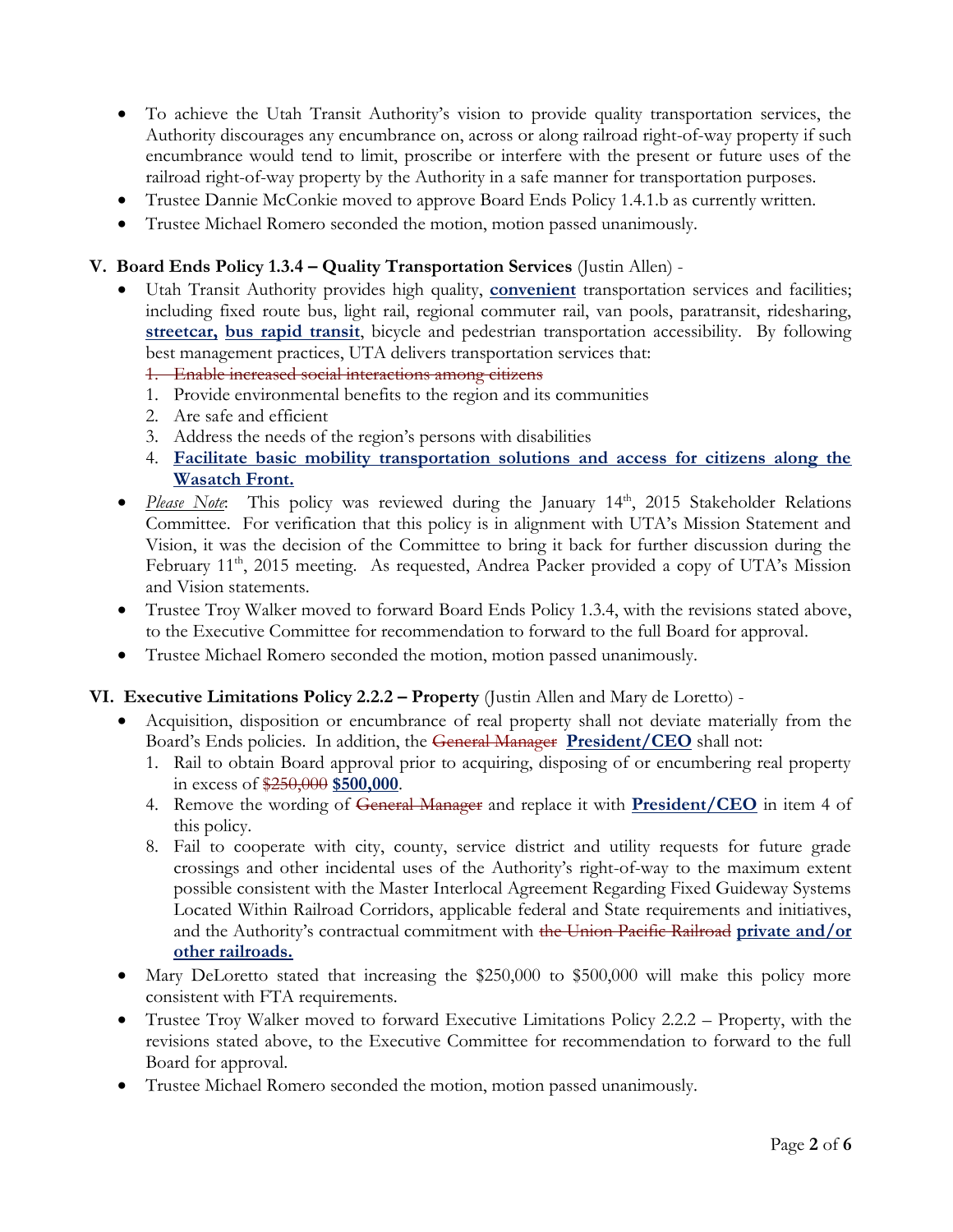# **VII. Board Executive Relationship Policy 3.1.1 - Linkage among the Board, the Authority, and its Personnel** (Justin Allen and Lisa Bohman)

- The Board's sole official connection to the operations organization, its achievements, and conduct will be through the General Manager **President/CEO** or designee, except individual Board Members will have direct access to:
	- 1. The General Counsel for information regarding legal matters pertaining to the Authority..
	- 2. The Secretary for information regarding the Authority's corporate records.
	- 3. The Treasurer for information regarding the financial condition of the Authority.
	- 4. The Comptroller for information regarding the accounting, books, and financial records of the Authority.
	- 5. The Internal Auditor for submission of written reports specifically requested by the Board or by a Board Committee explicitly authorized to request evaluations, opinions and/or data.
	- 6. **Notwithstanding the foregoing, if any Officer of the Authority, as defined in Utah Code Annotated 17B-2a-810, is absent, the Officer may designate, in writing, on a temporary basis, another employee of the Authority to serve on his behalf and perform the duties and functions of the Officer specified in Utah Code Annotated §17B-2a-801 et seq. other corporate policy of the Authority.**
- Lisa Bohman stated that the Legal Department recommended that the language in item #6 be added to this policy to allow signing authority if UTA's President/CEO in unavailable. By allowing this, UTA's day-to-day business can move forward without unnecessary delay.
- Trustee Michael Romero moved to forward Board Executive Relations Policy 3.1.1, with the revisions stated above, to the Executive Committee for recommendation to forward to the full Board for approval.
- Trustee Troy Walker seconded the motion, motion passed unanimously.

# **VIII. January 2015 Social Media Update** (Lynze Lenio) -

- During January, UTA focused on:
	- 1. Promoting our "Drive Less, Do More" Ad Campaign. Riders were asked the following questions: What do you accomplish during your UTA commute? How does UTA help you do more while driving less? We want to hear what you accomplish during your commute.
		- a. Some riders responded by saying they have much more opportunity to read.
		- b. Some riders stated they only have one vehicle and do not want to buy a second one.
		- c. By riding transit they save both money and time. Transit gets them home safely and in less time than driving. This allows for more valuable family time.
		- d. Riders responding to this request were given the opportunity to receive a \$75 Amazon gift card.
	- 2. Informing riders about new amenities on FrontRunner, You Asked, We Listened! Each FrontRunner train now has at least two public restrooms. Most trains will have three public restrooms, one on each bi-level Bombardier car.
	- 3. Celebrating the results of UTA's outreach efforts:
		- a. UTA has been chosen to host several prestigious transit conferences this year, including the 2015 American Public Transportation Association (APTA) Rail Conference and International Rail Rodeo. These conferences will showcase our public transit system and add millions of dollars into our local economy.
		- b. UTA's outreach efforts are also paying off in federal funding and new technology.
	- 4. Smart Financing: UTA saves taxpayer funds through Historic Bond Refinancing. UTA President/CEO Michael Allegra talks about how UTA will save taxpayers \$77 million through bond refinancing. Mr. Allegra stated that, "One of the most important, ongoing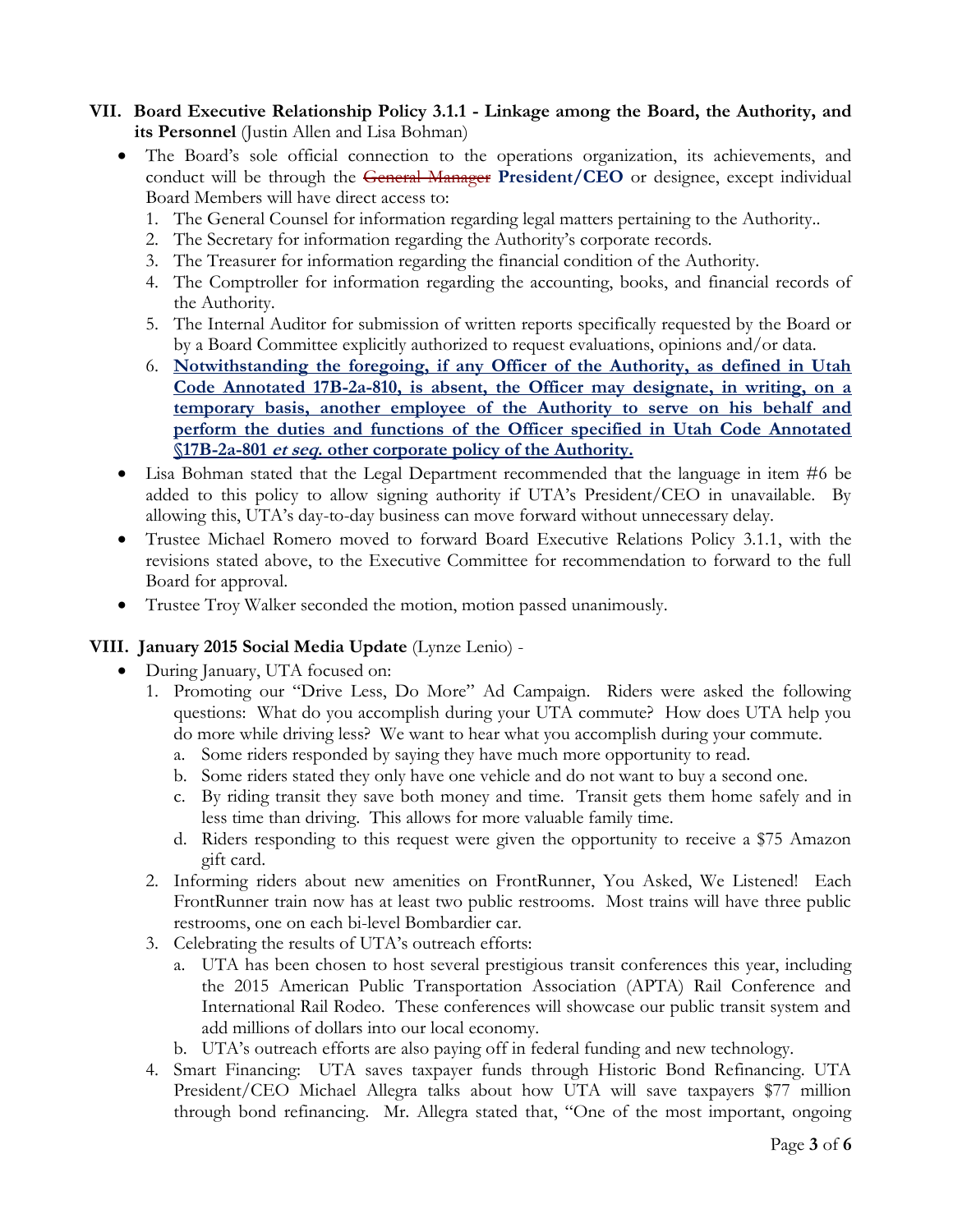goals of UTA is the wise use of taxpayer funds. As a result, UTA management and staff are constantly looking for creative ways to save money and resources. Recently, the agency made a move to save more than \$77 million over the next 24 years, adjusted for inflation, through its largest-ever bond refunding."

- 5. Gathering Feedback on UTA Projects: UTA is conducting an onboard survey to gather feedback on current fare policies and potential changes.
- January Twitter Follower Growth:
	- 1. During January, UTA saw an increase of 599 followers for a total of 13,672.
- Most Popular Twitter Links for January:
	- 1. January 29<sup>th</sup> Health Department gives away FarePay Cards (97clicks).
	- 2. January  $15<sup>th</sup> Distance-based fare survey (87 clicks).$
	- 3. January 6<sup>th</sup>, Website redesign (78 clicks).
	- 4. January  $20<sup>th</sup> \text{Gathering feedback n bicycle lanes (63 clicks)}.$
	- 5. January21st Additional bathrooms on FrontRunner (61 clicks)..
- Facebook Growth: UTA gained 73 new Facebook followers, for a total of 9,165.
- Top Five (5) Facebook Posts:
	- 1. January  $16<sup>th</sup>$  Last call for "Drive Less, Do More" submissions (8.1K reached, 51 likes, comments or shares).
	- 2. January  $14<sup>th</sup>$  Second call for "Drive Less, Do More" submissions (7.52K reached, 124 likes, comments or shares).
	- 3. January  $9<sup>th</sup> Air quality alert (5.1K reached, 217 likes, comments or shares).$
	- 4. January  $12<sup>th</sup>$  First call for "Drive Less, Do More" submissions (4.3K reached, 168 likes, comments or shares).
	- 5. January 21<sup>st</sup> Additional bathrooms on FrontRunner (2K reached, 84 likes, comments or shares).
- Future highlights for February will include:
	- 1. UTA's ridership has doubled over the last 15 years.
	- 2. Featuring bus operator who has received the most accommodations.
	- 3. Safety highlights.

### **IX. Liaison, Conference and External Committee Reports** (Justin Allen and Michael Allegra) –

- Utah Transportation Coalition Rally: Andrea Packer that Partners of the Utah Transportation Coalition have organized a rally for Wednesday, February 25 at 9:45 a.m., on the south steps of the State Capital, to show united support of the Legislature taking action this session to address our state's comprehensive transportation needs. Utah Association of Counties (UAC) has been an active supporter of this movement that impacts all counties, cities and numerous public/private companies and organizations across the state – UTA joins in encouraging all county officials to attend and help us send a clear message of encouragement to Utah's State Legislature. Funding transportation in Utah communities is key to keeping roads, sidewalks, paths, and trails maintained. It will also impact economic development, air quality, and personal health. If we invest in one need, transportation, improvements will be seen in four fundamental areas that affect our quality of life.
- Utah League of Cities and Towns Transportation Funding Proposal The following options were considered:
	- 1. Quarter cent local option sales tax for cities/towns dedicated to transportation. This would be imposed by city/town councils within two years. It would be distributed via the current 50/50 formula (population/point of sale).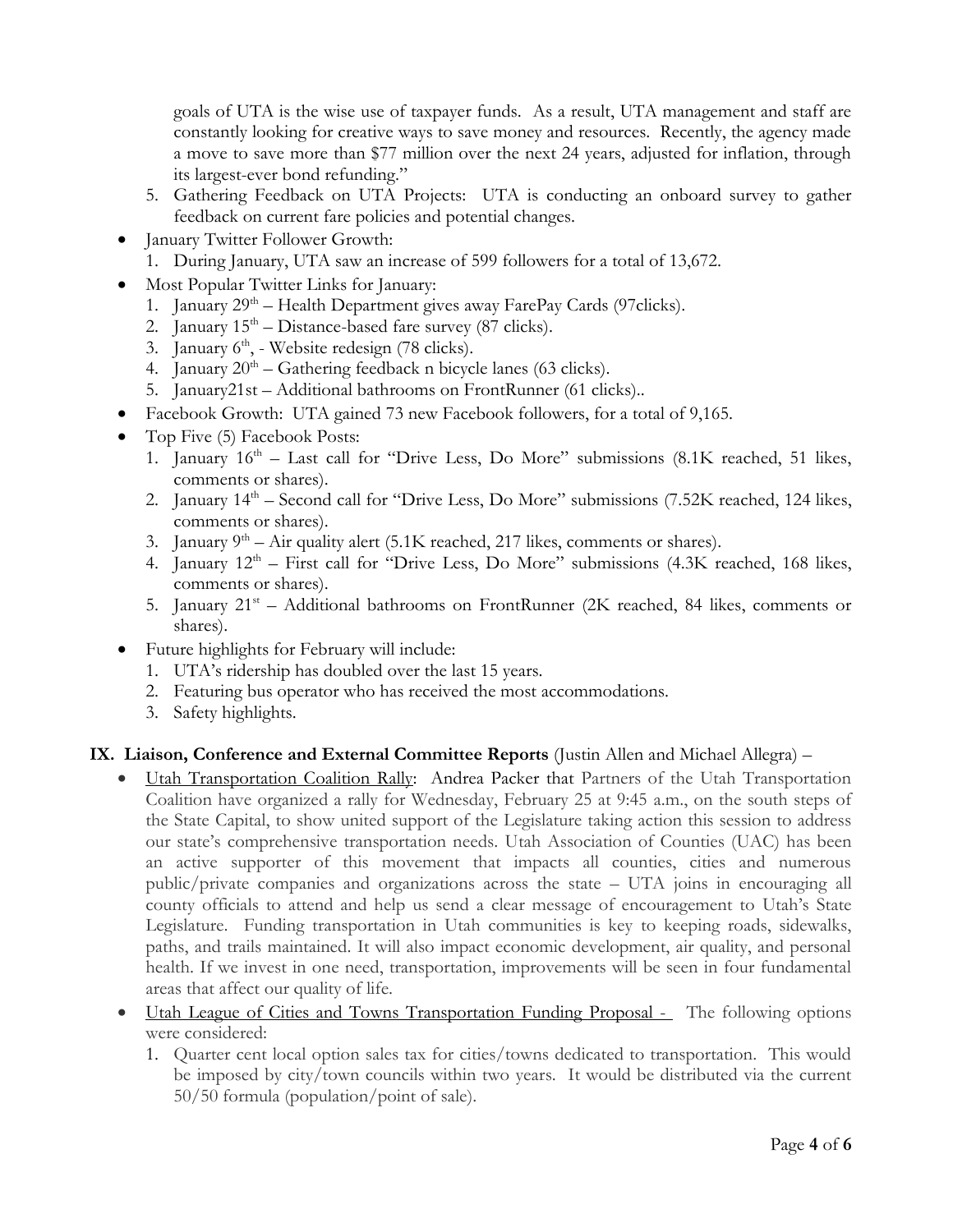- 2. Expand definition of "transportation" to include: (a) Roads (Operations and Maintenance, construction, etc.), (b) Sidewalks/pedestrian infrastructure/trails/bicycle paths, (c) Transit/connectivity.
- 3. Cities/towns partner with county/transit district to address regional needs.
- 4. Motor fuel tax to be determined.
- Legislative Coalition for People with Disabilities: Trustee Michael Romero reported that he attended the Legislative Coalition for People with Disabilities reception on Thursday, February 5<sup>th</sup>, 2015. Attendees from UTA were well received. The Coalition wants the Legislature to allocate more funding to UTA for transit services.
- Executive Outreach: Michael Allegra reported that with more than 100 principal elected officials throughout the various cities and counties along the 140 miles that comprise UTA's transit district, establishing relationships can be a challenge. UTA executives are committed to increasing the frequency and quality of the agency's interactions with stakeholders and recently implemented a one-on-one executive outreach program. Executives were individually assigned to each mayor and county official in the district, in order to enhance communication and establish a single, highlevel point of contact for regular discussion about the planning and delivery of transportation services. It is expected that this effort promoted a better understanding of the transit interests and concerns of each city and county in UTA's service area. Members of the Board were also invited to attend these outreach meetings.
- Air Quality Campaign: Michael Allegra reported that Salt Lake County Mayor McAdams is partnering with UCAIR to promote better air quality. Mayor McAdams is promoting several issues such as improving transit access, providing more active transportation choices, reducing particulates produced by wood-burning fireplaces and stoves, and reducing emission produced by person vehicles.
- Bus Rapid Transit Grant: Michael Allegra reported that President Obama's proposed 2016 budget has been released and the Provo-Orem BRT project has been awarded a Small-Starts Grant of \$71 million.
- Joint Policy Advisory Committee (JPAC) Chair: Michael Allegra reported that for the first time JPAC has nominated a UTA staff member as Chair this advisory Committee. The Wasatch Front Regional Council (WFRC) and the Mountainland Association of Governments (MAG) established the Joint Policy Advisory Committee (JPAC) in 2002 in cooperation with the Utah Department of Transportation (UDOT) and the Utah Transit Authority (UTA). The initial purpose of JPAC was to ensure that long range transportation plans and short range programs of the WFRC and of MAG were consistent across the Salt Lake County/ Utah County boundary. JPAC also worked to develop common criteria for evaluating highway and transit projects, a prioritized list of transportation improvements for the two regions, and funding strategies to implement these priorities. Over the years the role of JPAC has been expanded to serve as a forum for discussion of all transportation planning and programming issues that are impacting the both the urban and rural and urban areas of Utah. Michael Allegra announced that Matt Sibul, UTA's Chief Planning Officer, has recently been nominated to Chair JPAC. Utah is the only state with this type of committee.
- Joint UDOT/UTA Meeting: Trustee Dannie McConkie reminded the Committee that the Utah Transportation Commission and UTA have a joint meeting scheduled on Wednesday, April 15<sup>th</sup>, 2015. This meeting is in response to the gathering with the UDOT Commission during 2014 where it was decided to continue these joint meetings on an on-going basis. UTA will be hosting this meeting from 11:30 a.m. until 2:00 p.m. in the Golden Spike Board Rooms. Lunch will be served prior to the meeting and a tour of the Central Bus Operations Facility has been scheduled after the meeting.